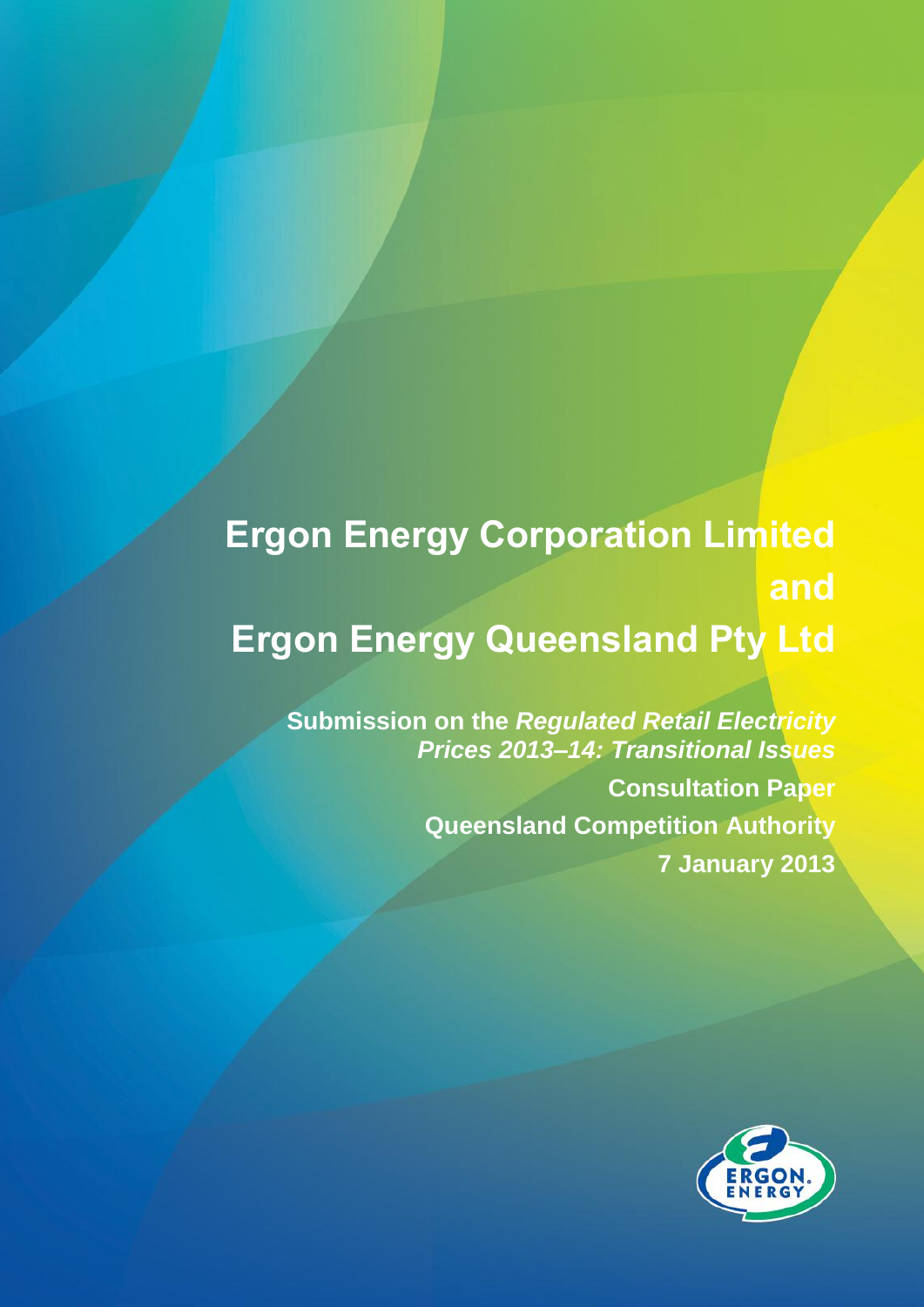

# **Submission on the Regulated Retail Electricity Prices 2013–14: Transitional Issues Consultation Paper Queensland Competition Authority 7 January 2013**

This submission, which is available for publication, is made by:

Ergon Energy Corporation Limited and Ergon Energy Queensland Pty Ltd PO Box 15107 City East BRISBANE QLD 4002

Enquiries or further communications should be directed to:

Jenny Doyle Group Manager Regulatory Affairs Ergon Energy Corporation Limited Email: [jenny.doyle@ergon.com.au](mailto:jenny.doyle@ergon.com.au) Ph: (07) 4092 9813 Mobile: 0427 156 897

2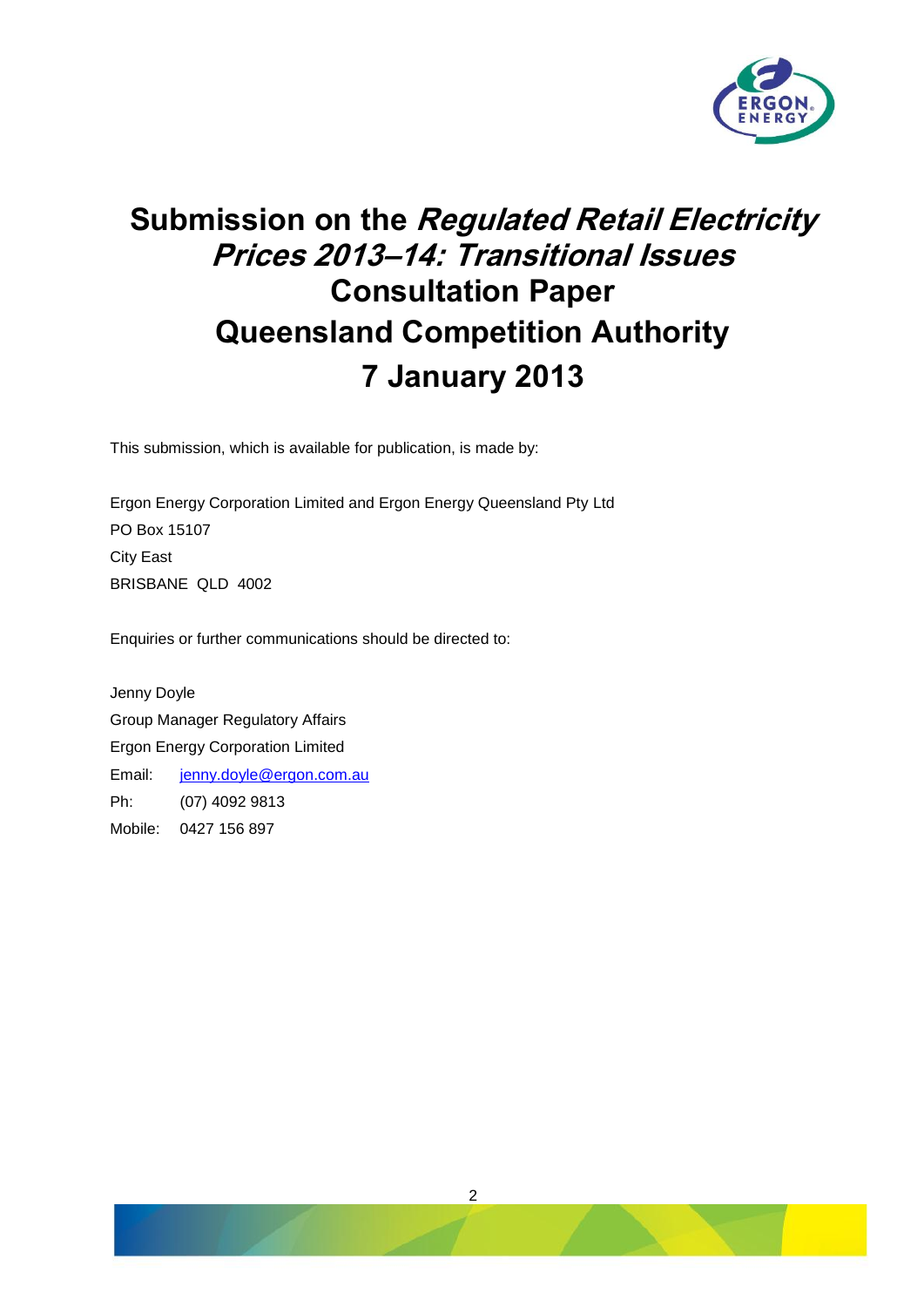

### **1. INTRODUCTION**

Ergon Energy Corporation Limited (EECL) and Ergon Energy Queensland Pty Ltd (EEQ) welcome the opportunity to provide comment to the Queensland Competition Authority (QCA) on its Consultation Paper, *Regulated Retail Electricity Prices 2013–14: Transitional Issues*.

This submission is provided by:

- EECL, in its capacity as a Distribution Network Service Provider (DNSP) in Queensland; and
- EEQ, in its capacity as a non-competing area retail entity in Queensland.

In this submission, EECL and EEQ are collectively referred to as 'Ergon Energy'.

Our key positions and specific comments relating to the transitional arrangements for the 2013–14 regulated retail tariffs (or Notified Prices) are outlined in Section 2. Ergon Energy is available to discuss this submission or provide further detail regarding the issues raised, should the QCA require.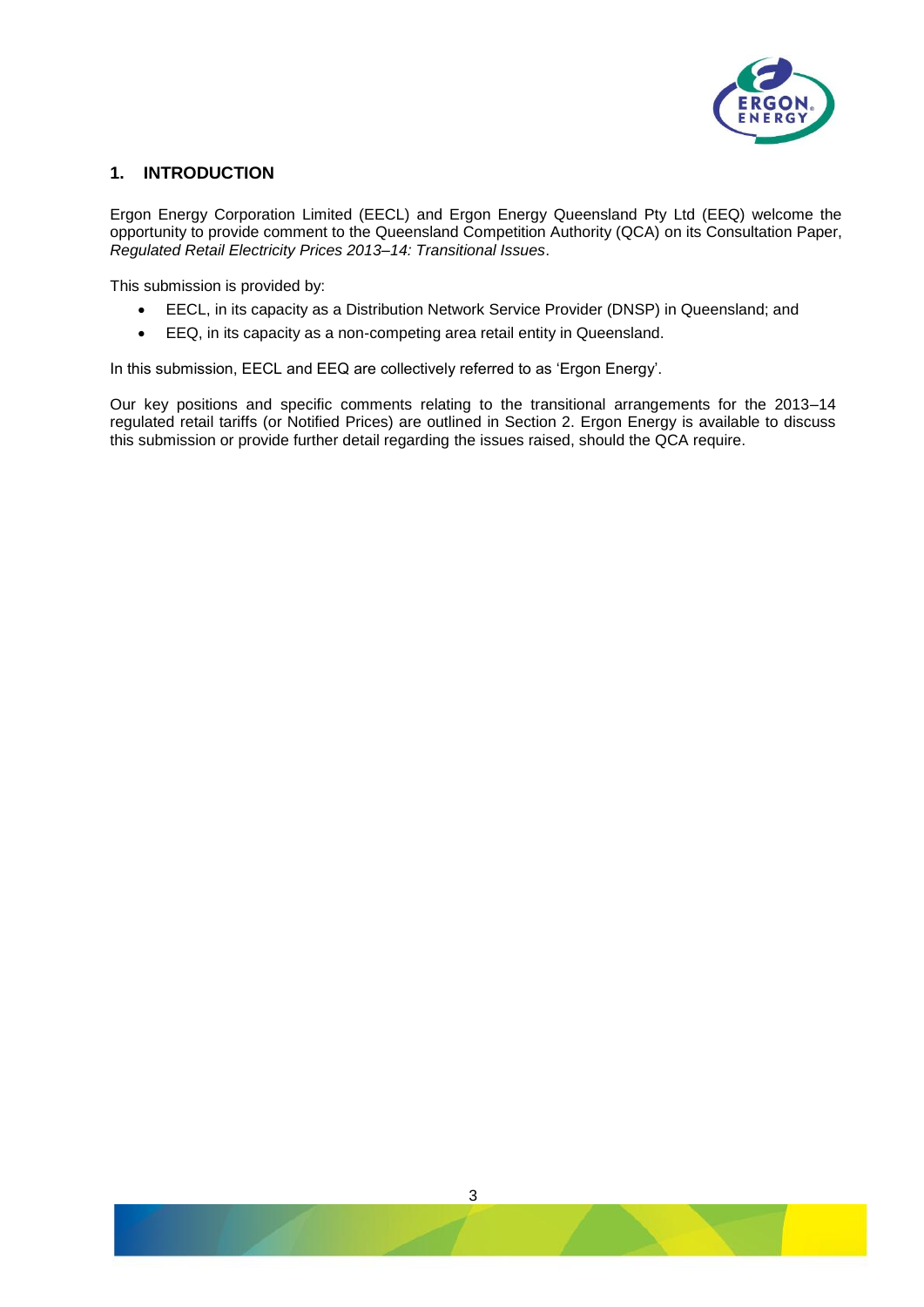

## **2. SPECIFIC COMMENTS**

Ergon Energy continues to strongly support transitional arrangements for those customers affected by the tariff reform process. As highlighted in our response to the QCA's Interim Consultation Paper,<sup>1</sup> the impact of tariff reform will vary between different customer segments and even within these segments. For many customers, moving to cost reflective N+R (network plus retail) Notified Prices will result in not only a significant price increase but also a change in tariff structure. As such, customers require adequate time to understand and prepare for the associated operational and financial impacts.

Ergon Energy has outlined below our key positions and concerns regarding transitional arrangements.

#### **2.1. Establishing an appropriate price path**

Ergon Energy believes the key challenge in determining an appropriate price path for the Notified Prices is the ability to estimate the ultimate structural and price 'end point', given the current uncertain environment. The main factors contributing to this uncertainty include:

*Future network tariff structures*

Ergon Energy is currently reviewing its network pricing strategy. This strategy aims to identify and implement options where pricing can support the reduction of future network investment and resultant revenue requirements. It will affect both network tariff structures and pricing over the coming years.

Ergon Energy does not anticipate any changes to the network tariff structure to be implemented in the 2013–14 pricing year. Rather, implementation will commence in the 2014–15 pricing year.

It is important to note that any change to network tariffs (either price or structure) will need to be detailed in our annual Pricing Proposal and approved by the Australian Energy Regulator. As highlighted in our response to the Interim Consultation Paper, this approval may not be granted until the end of May or early June in each year. Therefore, the full effect and timing of network tariff changes over the next three years will not be fully understood prior to the QCA's 2013–14 Notified Prices determination.

*New Distribution Determinations to apply to both Queensland DNSPs in 2015–16 to 2019–20*

The Final Distribution Determination sets out a DNSP's approved Annual Revenue Requirement (ARR) and arrangements for how network prices are to be developed and applied by the DNSP for the respective regulatory control period. As the next regulatory control period is scheduled to commence at the beginning of the third year of the QCA's Delegation, it will be problematic to estimate the end point of the 'N' cost component.

*Queensland electricity sector reforms*

The Queensland Government has established an Inter-Departmental Committee and an Independent Review Panel to examine Queensland's electricity sector and recommend solutions to address rising electricity costs, while also maintaining a reliable network. Until the outcomes of the reviews are known and understood, it will be difficult for the QCA to establish an appropriate price path.

*Demand data availability*

Ergon Energy intends to upgrade metering at approximately 1,200 large<sup>2</sup> customer sites to demand capable metering. This program commenced in mid-December 2012 and is expected to be completed by the end of March 2013. These meters will continue to be read as accumulation meters for billing purposes until customers move to demand tariffs. However, Ergon Energy

19 October 2012.

l <sup>1</sup> Ergon Energy (2012), Submission on the *Regulated Retail Electricity Prices 2013–14,* Interim Consultation Paper,

<sup>2</sup> Premises which consume greater than 100 MWh per annum.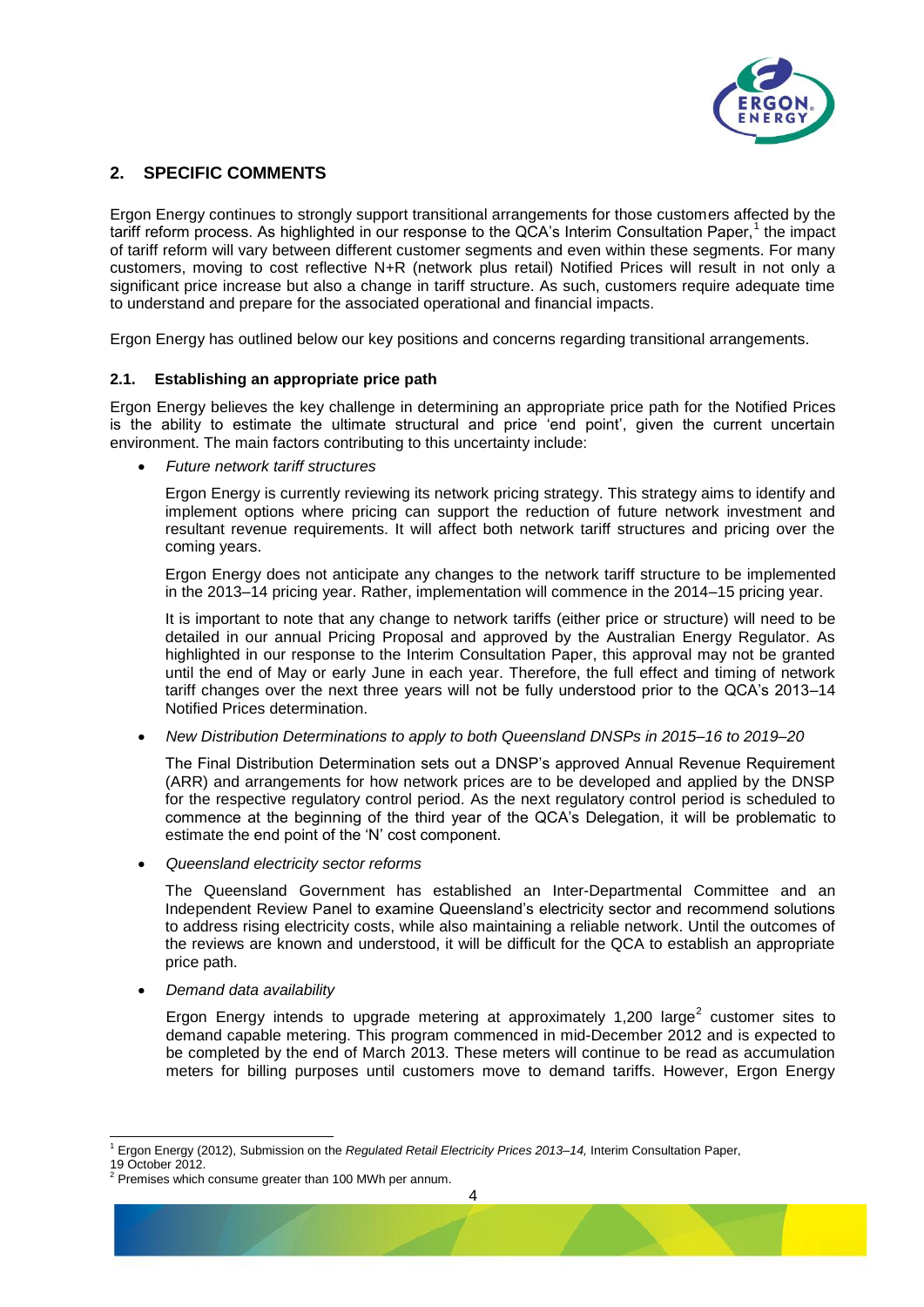

intends to capture a maximum demand<sup>3</sup> reading for the billing period as part of the manual read process as soon as the necessary process and system modifications are implemented. This information will be retained for future discussions with customers.

It is important to note that maximum demand data will not be available for all large customer sites. For example, Ergon Energy anticipates that approximately 350 large customer sites will not have compliant switchboards and metering capable of recording demand for the principal tariff. These remaining sites will require customer-funded upgrades to switchboards before metering can be installed to allow tariff transfers.

Presently, there is no 12 month historical maximum demand data available to large customers on non-demand based tariffs. Ergon Energy therefore recommends that customers should be allotted at least 12 months, post the installation of a demand meter, to understand and respond to the effects of their peak demand on their potential electricity costs.

#### **2.2. Transitional period and step changes**

In light of the uncertainties regarding the structure and price of the Notified Prices into the future, Ergon Energy recommends that the QCA establish a longer, rather than shorter, transition period (i.e. greater than three years). Key factors supporting a longer transitional pathway include:

- The opportunity to provide customer transparency of the 'N' component at a more advanced stage of the structural change process;
- Future technological advancements in metering and other solutions;
- To allow current desirable customer behaviour in response to existing peak / off-peak signals in retail tariffs to be maintained while network tariffs are evaluated in terms of the establishment of sustainable network time-of-use, off-peak prices and controlled tariff signals; and
- Providing customers with time to anticipate and prepare for resulting change. This may require customer education on the new tariffs and what changes may be needed to their operations.

Further, Ergon Energy recommends that the price path is 'back-ended'<sup>4</sup> so that short-term anomalies may be removed. There is risk that the use of the 'N' charges as currently structured will see a change in price signal substantially different to the current retail tariffs. Ergon Energy also suggests retail tariff structural changes early in the process will encourage particular consumption changes which may counter or be inconsistent with subsequent network pricing changes. This may confuse customers, result in redundant customer response and have adverse impacts on distribution system demand by sending customers inappropriate pricing signals that do not reflect the optimal capital and operating decisions needed to minimise distribution business capital expenditure decisions.

This approach will also help mitigate the risk of customers experiencing unreasonable and unnecessary price increases in the short-term. Importantly, the QCA should recognise that short-term price shocks may lead to business closures and financial hardship, which may have otherwise been avoidable depending on the ultimate 'end point' of tariffs over the full transitional period. Ergon Energy is particularly concerned by the impact this may have in remote communities or where the business is the largest employer in the community.

#### **2.3. Eligibility**

Under the current terms of the 2012–13 Tariff Schedule new customers<sup>5</sup> can only access the N+R Notified Prices. This can, and has, resulted in inequitable outcomes between customers. Given the uncertainty within the market, and in the context of the Uniform Tariff Policy, it would be prudent to allow all customers access to the transitional tariffs (i.e. Tariffs 62, 65, 66, 20(Large), 22(Large), 41(Large), 43 and 53) to prevent any unintended impacts on customers.

<sup>&</sup>lt;sup>3</sup> For those customers on quarterly reads, this may be indicative of seasonal maximum demand and will be a maximum demand in a circa 90 day period. It will not have monthly granularity.

<sup>4</sup> That is, small adjustments are made in the earlier years.

<sup>5</sup> Both new connections and new account holders for existing connections.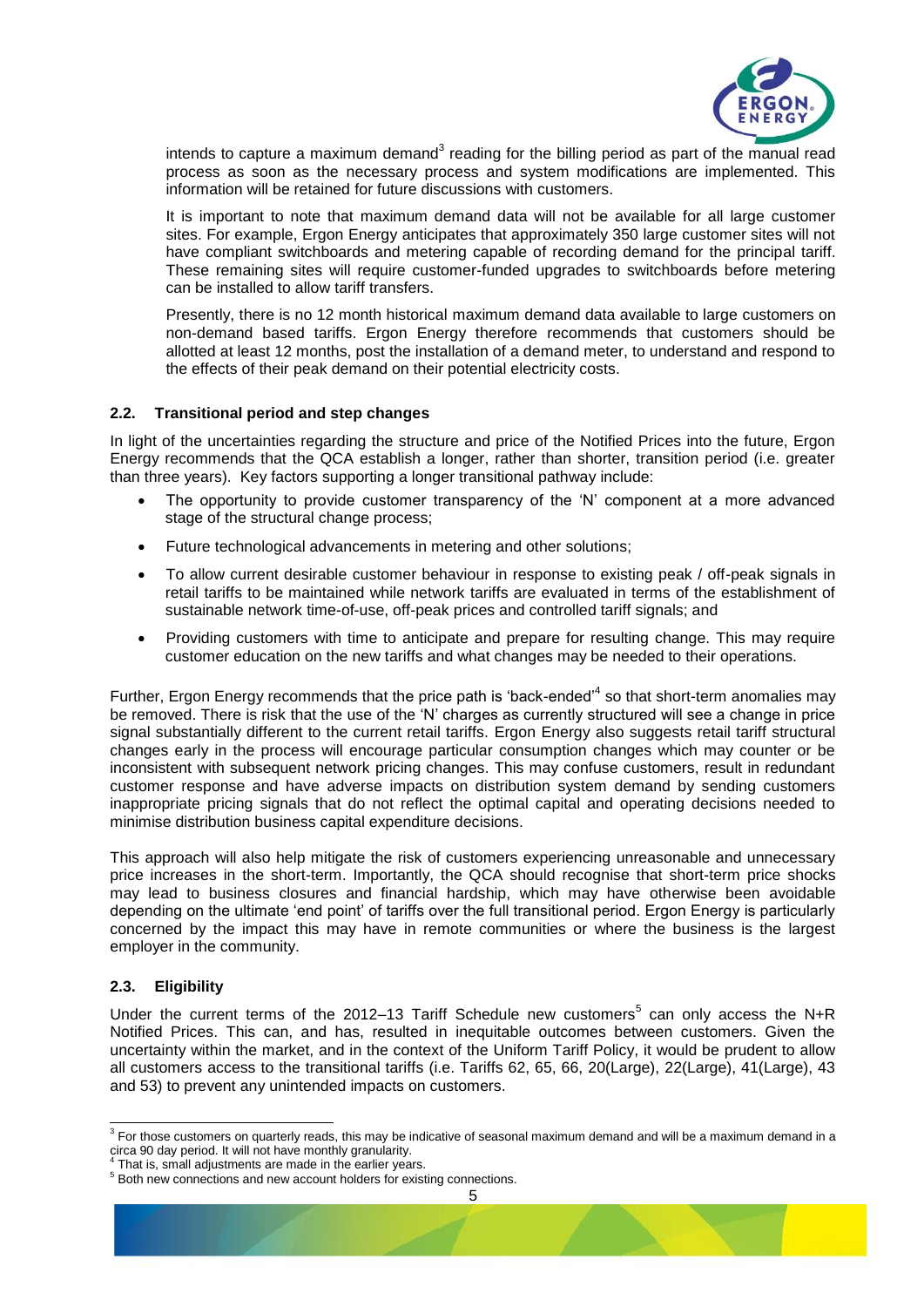

Ergon Energy also believes that access to the original obsolescent tariffs (i.e. Tariffs 21, 37, 63 and 64) should continue to be restricted to existing customers as these tariffs have been obsolescent for many years.

#### **2.4. Practical constraints**

Ergon Energy has provided a detailed explanation of billing, metering and other constraints to the QCA as part of a separate request for information on customer impacts. A summary of these constraints is outlined below.

#### *2.4.1 Billing*

There are no billing constraints that would prevent customers on obsolete tariffs from moving to the current range of N+R Notified Prices in 2013–14. However, if structural changes are made to the retail tariff offerings, this may necessitate system changes to correctly apply tariff conditions and to enable electronic billing. It is not possible to determine the extent of systems modification requirements until final tariff structures and transitional arrangements are known.

#### *2.4.2 Metering*

Transferring customers to N+R Notified Prices may require meter changes. The ability to make these changes in an efficient and effective manner depends on:

- The number of customers impacted;
- The period of time allowed for transition off obsolete tariffs;
- Site location;
- Availability of meters;
- The extent of metering changes required; and
- Installation schedules.

If the transitional arrangements end on 30 June 2013, the number of current sites impacted is significant and beyond the resource capability of Ergon Energy to address by 1 July 2013. Further, where tariff changes are ultimately driven by customer requests, there is reduced capacity to accurately anticipate volumes and manage peaks. Consideration must be given to transition methods that accommodate a gradual transfer of customers to new tariffs in a cost effective and efficient manner. The QCA should avoid creating significant and urgent demand for meter replacement when setting the 2013–14 Notified Prices.

Ergon Energy also notes that a number of sites will require customer-funded upgrades (some substantial) to switchboards before metering can be installed to allow tariff transfers. For example, this may be due to:

- The absence of Meter Isolation Links, requiring meters to be rewired before main switch;
- Meter panels located on platforms in conditions that do not allow safe work access;
- Meters mounted on deteriorated panels / switchboards requiring replacement;
- The condition of customer's ancillary equipment requiring defect notification; or
- Meters across multiple tariffs (exclusive of controlled load) requiring consolidation to a single meter potentially being limited by the capacity of switchgear, some of which may be a mixture of whole current and LV CT metering. Consolidation to a single meter per tariff may entail extensive switchboard upgrades to accommodate combined loading or require installation of remote communications requiring additional back-end support.

This remedial work will create a financial impact on the customer concerned and delay the metering change or modification.